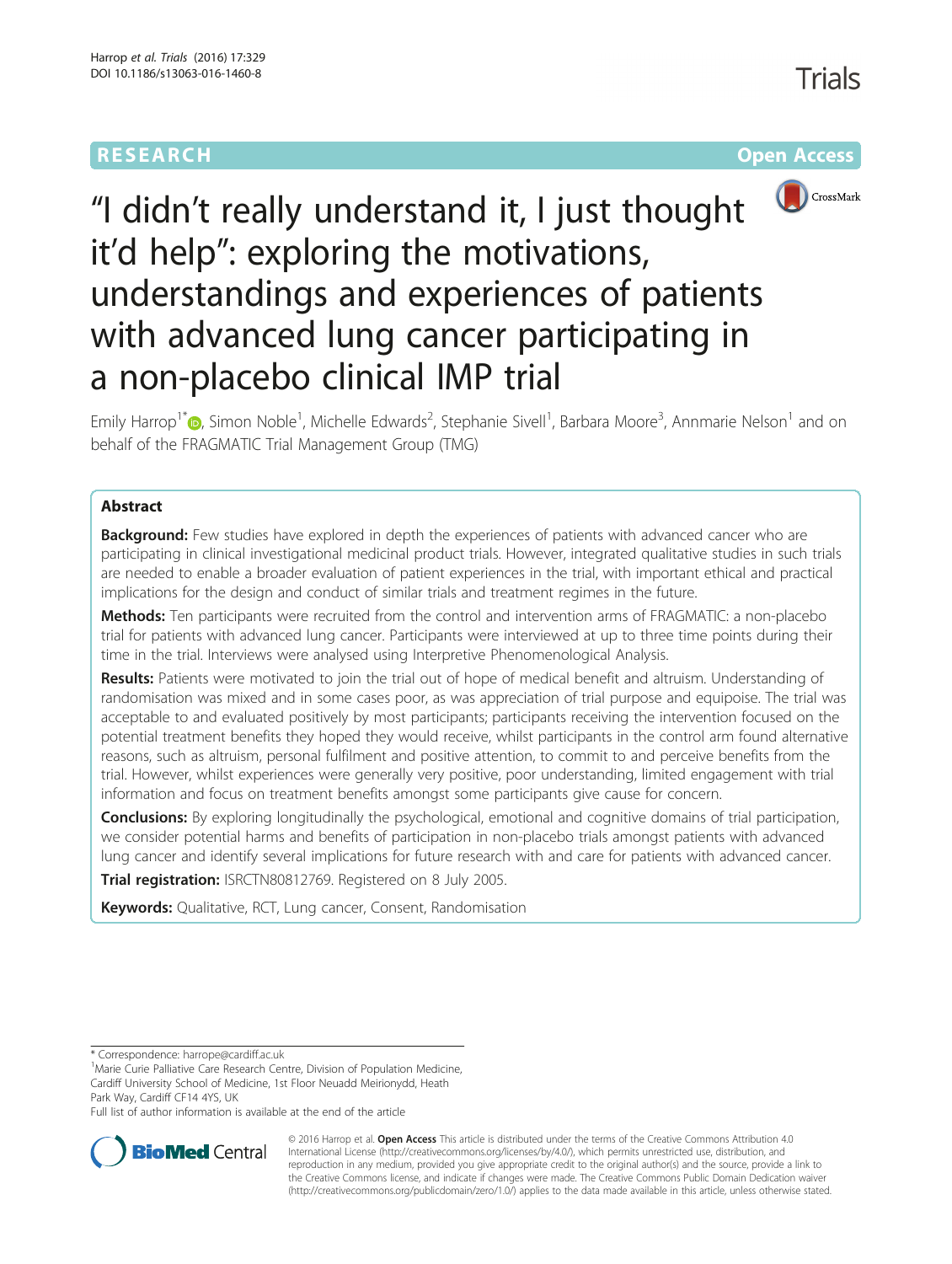#### Background

Although the use of qualitative methods in trials of complex interventions in public health and health services research is well established [\[1](#page-10-0)], this has been far less the case in clinical trials of investigational medicinal products. For example, in a recent systematic review of the use of qualitative research in clinical trials, authors of only 5 of 296 papers (published between 2008 and 2010) were found to have reported on clinical investigational medicinal product (IMP) trials with patients with cancer [\[2](#page-10-0)]. Of the small amount of qualitative studies embedded in cancer IMP or surgical trials, most have been focused on exploring and finding ways of improving trial recruitment processes [[3](#page-10-0)–[8](#page-10-0)]. Less common have been approaches which have used qualitative methods to explore experiences of participating in the trial in terms of patient wellbeing and quality-of-life outcomes [[9\]](#page-10-0). In trials of cancer treatments, the primary endpoint is often survival, with secondary endpoints such as quality of life measurements. Embedded qualitative studies in clinical trials allow a much more in-depth investigation of participants' experiences and perspectives than can be captured in these kinds of structured questionnaires [[9](#page-10-0)], and they are necessary for capturing the wider benefits or harms that trial participation may bring to patients, including psychological and emotional impacts. This means considering patient understandings, expectations and motivations; how patients experience the intervention itself; and what else people get out of trials if not direct medical benefits. Such findings can be used to help improve the design and delivery of future trials, treatments and services, or, as is the case in one of our current studies, they can also be presented in real time to inform trials which are on-going [[10\]](#page-10-0).

Research has shown how patients with cancer typically seek therapeutic benefit from research participation, although they may also be motivated by altruism [[9](#page-10-0), [11](#page-10-0)–[14](#page-10-0)]. Joining a trial can also be an important means of preserving hope [\[11](#page-10-0), [13, 14](#page-10-0)]. Whilst maintaining hope is clearly important for patients with cancer, there is also concern over the potential for 'unrealistic optimism' [[13](#page-10-0)] and 'therapeutic misconception'. This refers to situations in which patients can confuse their participation in clinical trials (which are justified on the basis of 'equipoise' and clinical uncertainty over best treatment options) with personalized medical care and presumed medical benefit [[12, 15\]](#page-10-0). This in turn obstructs fully informed consent to participate in research [[12\]](#page-10-0), making patients vulnerable as research participants, at risk of making potentially poor decisions [\[13](#page-10-0), [16](#page-10-0)] and likely to experience profound disappointment and loss of hope if allocated to the control arm [\[17](#page-10-0), [18](#page-10-0)]. Research into how patients with cancer understand study information has similarly shown that patients focus on information about disease and treatment at the expense of information about the research, such as risks, side effects or the purpose of the trial [[19\]](#page-10-0). A number of qualitative studies have also highlighted patient confusion and misunderstanding related to key trial principles such as randomisation and equipoise, along with difficulties experienced by trial staff attempting to convey this complex information [[3](#page-10-0)–[7, 17\]](#page-10-0).

In addition to problematic communication practices, the contextualised, experiential nature of patient knowledge and decision-making has been shown to further undermine the acceptability of trial equipoise amongst patients [[8, 20, 21](#page-10-0)]. Research has demonstrated how patients judge treatment outcomes subjectively on the basis of their personal circumstances and experiences; they assign their own meanings to trial outcomes and may develop preferences based on a wider or different set of concerns than those reflected in clinical outcomes [[8, 20, 21\]](#page-10-0). High levels of patient trust in and expectations of their clinical team also appear to obstruct patient understanding and informed consent. Research into how participants engage with study information has demonstrated that some patients invest so much confidence in their health professionals that they see less of a need to understand study information in any detail [\[19](#page-10-0)], or they may perceive an urgent need to act swiftly and take decisive action, without fully engaging [\[22](#page-10-0)]. Studies exploring reasons for non-consent to enter trials and the acceptability of randomisation have similarly pointed to the contradiction between participant expectations for clinician direction and involvement in their treatment decisions and principles of equipoise and clinical uncertainty [\[3](#page-10-0)–[8, 18\]](#page-10-0). Qualitative investigation is thus needed to understand why patients choose to take part in clinical trials, their understanding of important trial processes and principles, and whether their reasoning for participation can be considered to be indicative of informed consent.

Qualitative research also has a role in exploration of what effects trial participation have on patient well-being and quality of life. It is increasingly recognized that clinical trials have more complex effects than those caused by the treatment regime, and these have been investigated in research into 'trial effects' [\[23\]](#page-10-0). On one hand, trial participation might make patients feel more useful or better supported (i.e., involve psychologically mediated effects), or trial clinicians might become better informed or more careful (because they feel under observation or are required to follow a carefully researched protocol), resulting in improved outcomes. On the other hand, if patients find the consent process stressful or if it results in loss of faith in clinicians or treatments, then outcomes could be worsened [\[23](#page-10-0)]. Some effects may also relate to the communication and relationships between patients and professionals, changes in patients' understanding of the meaning and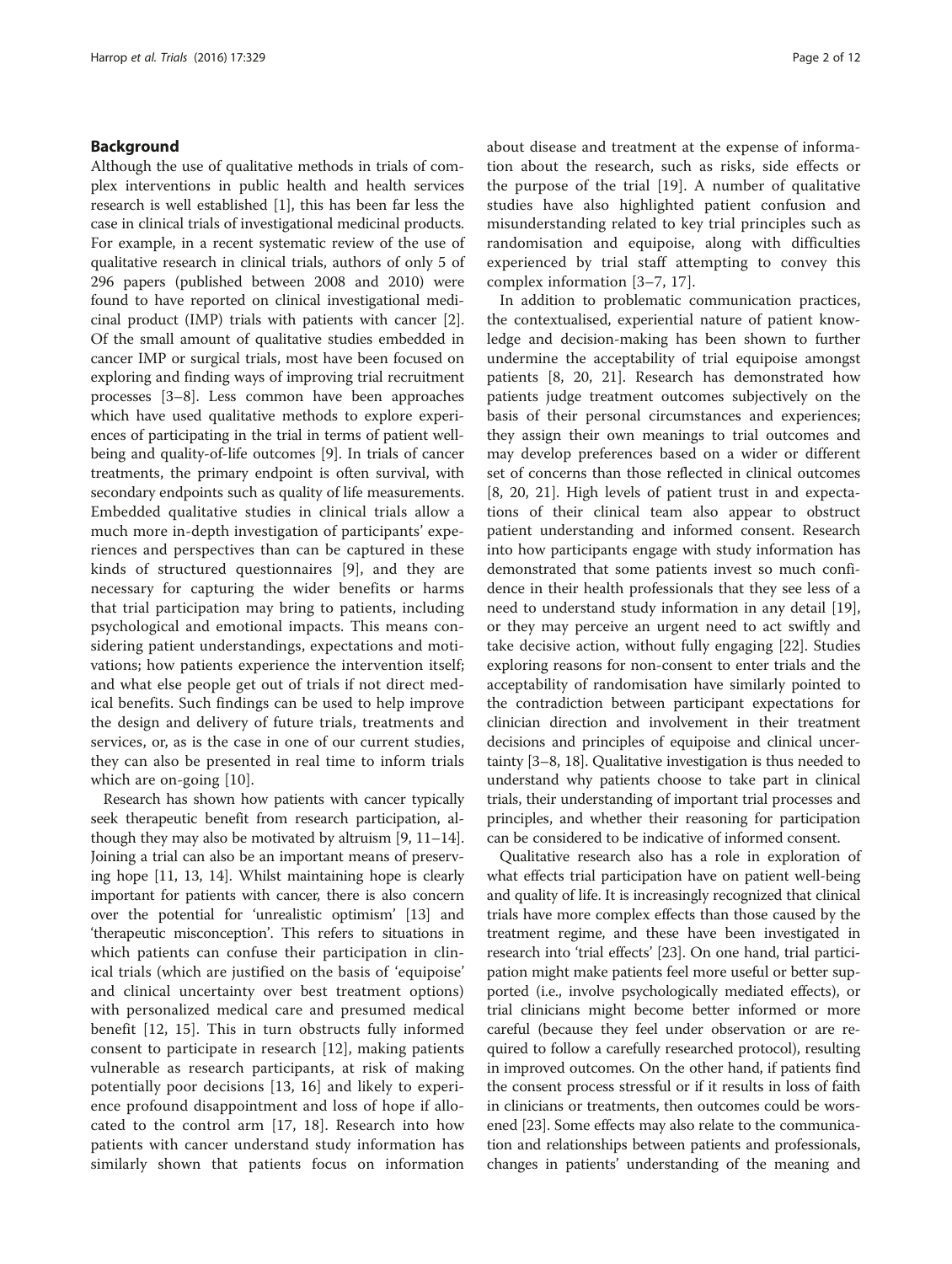cause of their symptoms, and the patient's own activities [[24](#page-10-0)]. It is argued that in these situations people often experience a wider range of changes than the more typical biomedical, psychological or quality-of-life outcomes, which suggests the significance of contextual factors as well as the process of healing [[24](#page-10-0)].

The researchers in the QualFRAG study explored longitudinally the experiences of participants of a non-placebo trial called FRAGMATIC, which has recently been reported [[25](#page-10-0)]. FRAGMATIC was a randomised phase III clinical trial investigating the impact of injecting daily dalteparin (a lowmolecular-weight heparin) on overall survival in patients with lung cancer. Intervention and control participants were typically receiving standard chemotherapy treatment, and intervention participants were randomly allocated to also receive the daily injections. Participants were informed of their trial arm allocation immediately after randomisation had taken place, usually by one of the trial research nurses. The trial opened to recruitment in 2006 and closed in December 2011 once its recruitment target of 2200 patients was reached. The full trial protocol is available online [\[26](#page-10-0)].

The broad inclusion criteria and pragmatic study design of FRAGMATIC allowed for the inclusion of patients with advanced cancer; approximately 40 % of participants were expected to have advanced cancer and palliative care needs at trial entry. The advanced disease status of this patient group and the non-placebo trial design add the following more specific reasons for in-depth, qualitative investigation of patient perspectives and experiences in this and other similar studies. On the one hand, the poor prognosis of patients with advanced lung cancer might enhance their 'vulnerability' as research participants, their risk of distress should they not receive their preferred treatment, or their risk for other possible harms connected with the trial or intervention (e.g., daily, sustained injections). Equally, however, it is important that patients with advanced disease be given the opportunity to take part in research and that 'gatekeeping' based on assumptions of vulnerability does not undermine these opportunities, as has often been the case [\[27\]](#page-10-0). Empirical research is therefore needed which can illuminate the 'whole-trial' experiences of patients with different types of advanced disease who are taking part in different types of trials. As far as we are aware, no similar study has been carried out with this patient-participant group in a non-placebo clinical IMP trial.

The QualFRAG study opened during the last year of the FRAGMATIC trial. The study was aimed at exploring the experiences and perceptions of trial participants, with a particular focus on the following:

1. The psychological impact of participation in a clinical trial for patients with advanced lung cancer in both intervention and control arms, with particular emphasis on equipoise

- 2. The acceptability of long-term dalteparin as a therapy in advanced lung cancer (intervention arm)
- 3. The impact of clinical trial monitoring processes in terms of a positive attention effect and the implications for service modelling
- 4. How patients prioritise and manage their symptom burden over time

In this paper, we report key themes from the QualFRAG study, focusing specifically on patient motivations, understanding and experiences of participating in the FRAG-MATIC trial. Implications are identified for the future design and conduct of trials with patients with advanced cancer, as well as for the routine care of such patients, including the potential use of daily dalteparin injections. Themes relating to symptoms, side effects, quality of life and patient coping will be reported separately in forthcoming publications.

#### **Methods**

After the study received ethical approval from South East Wales Research Ethics Committee (11/WA/0118), a total of ten participants (one female, nine male) were recruited from three sites in South Wales that were participating in the trial. Eligible patients were approached by their trial research nurses between September 2011 and December 2011. Recruitment to the QualFRAG study ceased once the FRAGMATIC trial closed to recruitment in December 2011. With the exception of two patients (one of whom was never given study information due to deterioration in condition), all eligible patients at these sites entered into the study. We aimed to interview participants three times, within 18 weeks of joining the trial, 6 weeks after the first interview, and 6–8 weeks after the second interview. These time frames were chosen to maximise our pool of eligible patients in the first instance, with follow-up intervals designed to capture change whilst minimising attrition. The final number of recruited patients is shown in Table 1, as are numbers per round of interviews. The high rate of attrition, typical of palliative care research [[28\]](#page-10-0), was due to deterioration and in some cases death.

With the exception of one patient who was interviewed in the clinic, all other patients were interviewed at home,

Table 1 Recruitment and attrition figures

|                           |    | Interview 1 Interview 2 Interview 3 Total | interviews |
|---------------------------|----|-------------------------------------------|------------|
| Control group (CG)        | -6 |                                           | 13         |
| Intervention group (IG) 4 |    | 2                                         |            |
|                           | 10 | h                                         | 20         |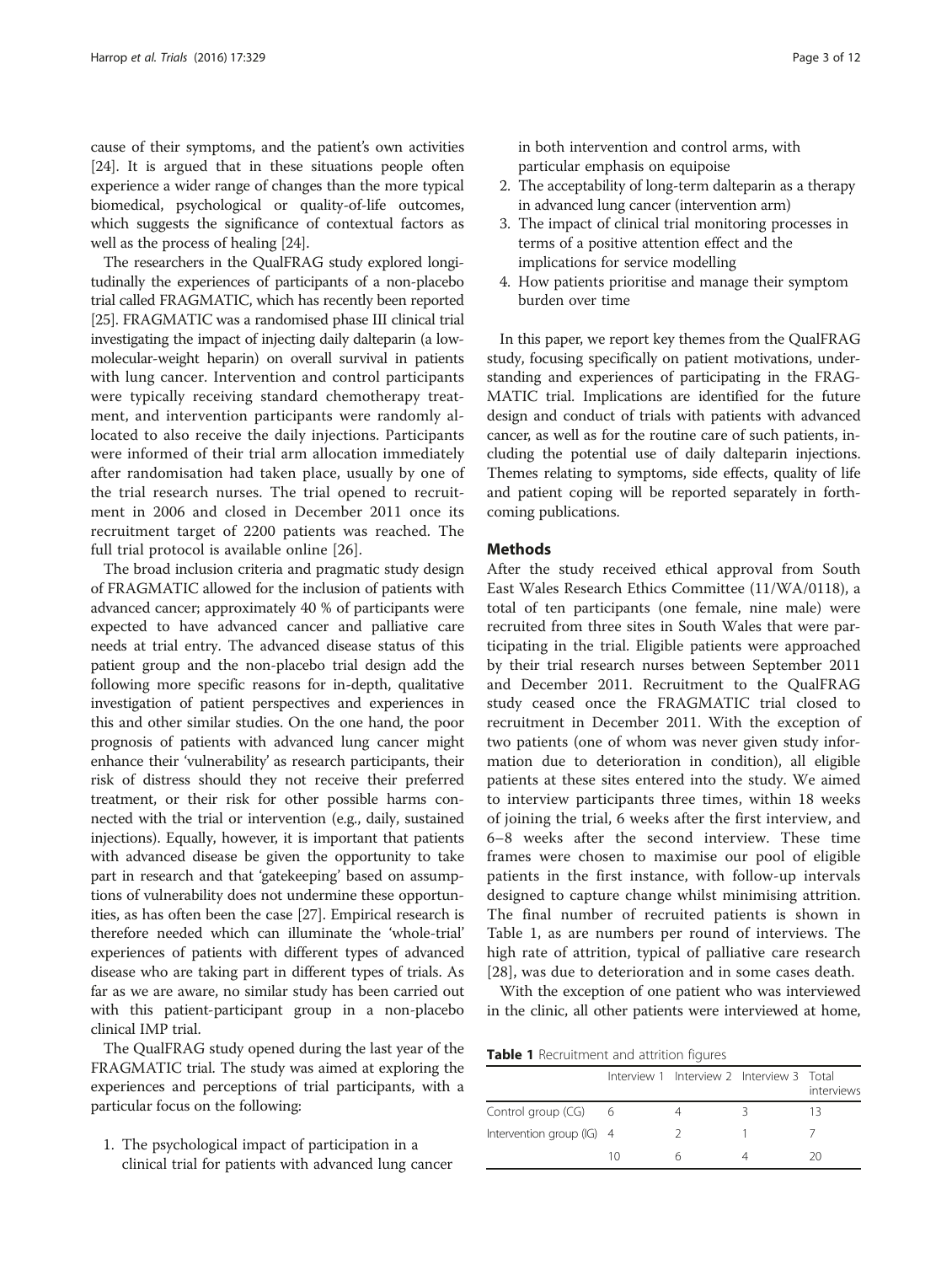which is considered the most appropriate setting for this patient group [\[29](#page-10-0)]. Several patients also had companions present during the interviews, which, given the illness status and potential vulnerability of these patients, was also considered appropriate [[29](#page-10-0)]. Unfortunately, because consent was not taken from these participants, we were unable to directly use their data, although their comments provided useful context for the interpretation of patient talk. During these interviews, interviewers took steps to try to maximise patient involvement in the interview, such as turning slightly to face the patient and verification of comments made by companions [\[29\]](#page-10-0). Interviews were carried out by two female researchers (EH and ME) who were previously unknown to participants. They did not have clinical backgrounds, although they had some prior experience of interviewing patients or family members affected by advanced illness and have doctoral degrees in public health and health care research. A topic guide was used which covered motivations for joining the trial, understanding of trial processes and experiences with symptoms, side effects and quality of life (summarised in Table 2). The topic guide was informed by the findings of a previous sub-study [[9\]](#page-10-0), the clinical experience of the Principal Investigator, our study research questions and methodological preference for an interview structure which encourages participants to talk freely and develop their own stories about the trial and illness and treatment journeys more broadly. The researchers took written informed consent before the start of the first interview, which included consent to publish anonymised extracts from participant transcripts. Interviews lasted between 15

Table 2 Summary of interview topics

minutes and 1 h. The interviews were digitally recorded, transcribed verbatim and fully anonymised.

The analytic framework for this qualitative sub-study was based on Interpretative Phenomenological Analysis (IPA) [[30\]](#page-10-0). IPA was chosen for this study because it enables in- depth exploration of the lived experiences of participants with the aim of understanding the meaning that events has for participants based on their subjective accounts [[31](#page-10-0)]. IPA is interpretative in the sense that the researcher's conceptions and experience, as brought to the analysis, are also recognized. IPA is based on an idiographic approach beginning with a single case as a basis upon which to develop more general categories developed in a detailed case-by-case analysis. The nature of this approach means that small sample sizes are preferred, and homogeneous groups are purposively selected according to important variables [\[32](#page-10-0)]. In this study, our groups were defined by whether participants were control or intervention participants, with a target sample size of 6 to 10 participants per group (12 to 20 in total). Two researchers (EH and ME) analysed the transcripts for themes following this methodology. Results were verified by the research team by independent review of a selection of transcripts.

#### Results

In this section, we present key themes on patient motivations for joining the trial, understanding and acceptance of randomisation, equipoise and the acceptability of intervention and control arms, engaging with trial information, and the added benefits of trials.

|                                                                                                                                                                                                                                                                                                                                                                                                                                                                                                                                                                                                                                                                                                                                                                                                                                                                                                                                                                                                                                                                             | <b>TUNIC E</b> SUITINGLY OF INTERVIEW LODIES                                                                                                                                                                                                                                                                                                                                                                                                                                                                                                                                                                                                                                                                                                                                                                                                                                                                                                                                                                                                                                                                                                                  |  |  |  |
|-----------------------------------------------------------------------------------------------------------------------------------------------------------------------------------------------------------------------------------------------------------------------------------------------------------------------------------------------------------------------------------------------------------------------------------------------------------------------------------------------------------------------------------------------------------------------------------------------------------------------------------------------------------------------------------------------------------------------------------------------------------------------------------------------------------------------------------------------------------------------------------------------------------------------------------------------------------------------------------------------------------------------------------------------------------------------------|---------------------------------------------------------------------------------------------------------------------------------------------------------------------------------------------------------------------------------------------------------------------------------------------------------------------------------------------------------------------------------------------------------------------------------------------------------------------------------------------------------------------------------------------------------------------------------------------------------------------------------------------------------------------------------------------------------------------------------------------------------------------------------------------------------------------------------------------------------------------------------------------------------------------------------------------------------------------------------------------------------------------------------------------------------------------------------------------------------------------------------------------------------------|--|--|--|
| Interview 1 topics                                                                                                                                                                                                                                                                                                                                                                                                                                                                                                                                                                                                                                                                                                                                                                                                                                                                                                                                                                                                                                                          | Interviews 2 and 3 topics                                                                                                                                                                                                                                                                                                                                                                                                                                                                                                                                                                                                                                                                                                                                                                                                                                                                                                                                                                                                                                                                                                                                     |  |  |  |
| Joining the trial<br>• Reasons for joining the trial<br>• Understanding of trial purpose, equipoise<br>and different trial arms<br>• Preferences for and responses to trial arm allocation<br>• Understanding of and views on randomisation<br>• Experience of receiving and accessing information<br>on the trial<br>Participating in the trial<br>· IG: Experiences of daily injections<br>(administering injections, side effects, support, continuation)<br>• CG: Views on daily injections<br>• Experience of attending clinics<br>• Experience with and views on data collection processes<br>• Perceived benefits or disadvantages of being on the trial<br>and suggestions for improvement<br>Treatment experiences and quality of life<br>• Length of time receiving treatment (e.g., chemotherapy)<br>• Understanding of treatment(s)<br>• Responses to treatment(s) (side effects and symptom management)<br>• Accessing information and support<br>• Impact of illness and treatments on quality of life<br>(daily activities, hobbies, social and family life) | Symptom burden, management and quality of life<br>• Symptoms experienced<br>• Symptom management and coping<br>• Accessing support and information<br>• Impact on quality of life<br>• Responses to chemotherapy/other treatment<br>• Experiences of blood clots<br>Experiences of injecting (IG)<br>• Administering injections and adherence<br>• Side effects and effects on daily life<br>• Views on continuing with and/or stopping injections<br>Other health care and trial experiences<br>• Experience of receiving information on treatment and illness progression<br>• Experiences of visiting clinic and accessing health care support<br>• Contact with research nurse and experiences of trial-related<br>appointments and information<br>End of study reflections (interview 3)<br>• Views on trial arm status at time of interview (compared with at start of trial)<br>•Perceived changes in symptoms and side effects over course of illness<br>• Differences between expectations of and experiences with treatment<br>• General reflections on experiences of participating in the trial and<br>views on participating in medical research |  |  |  |

CG, control group; IG, intervention group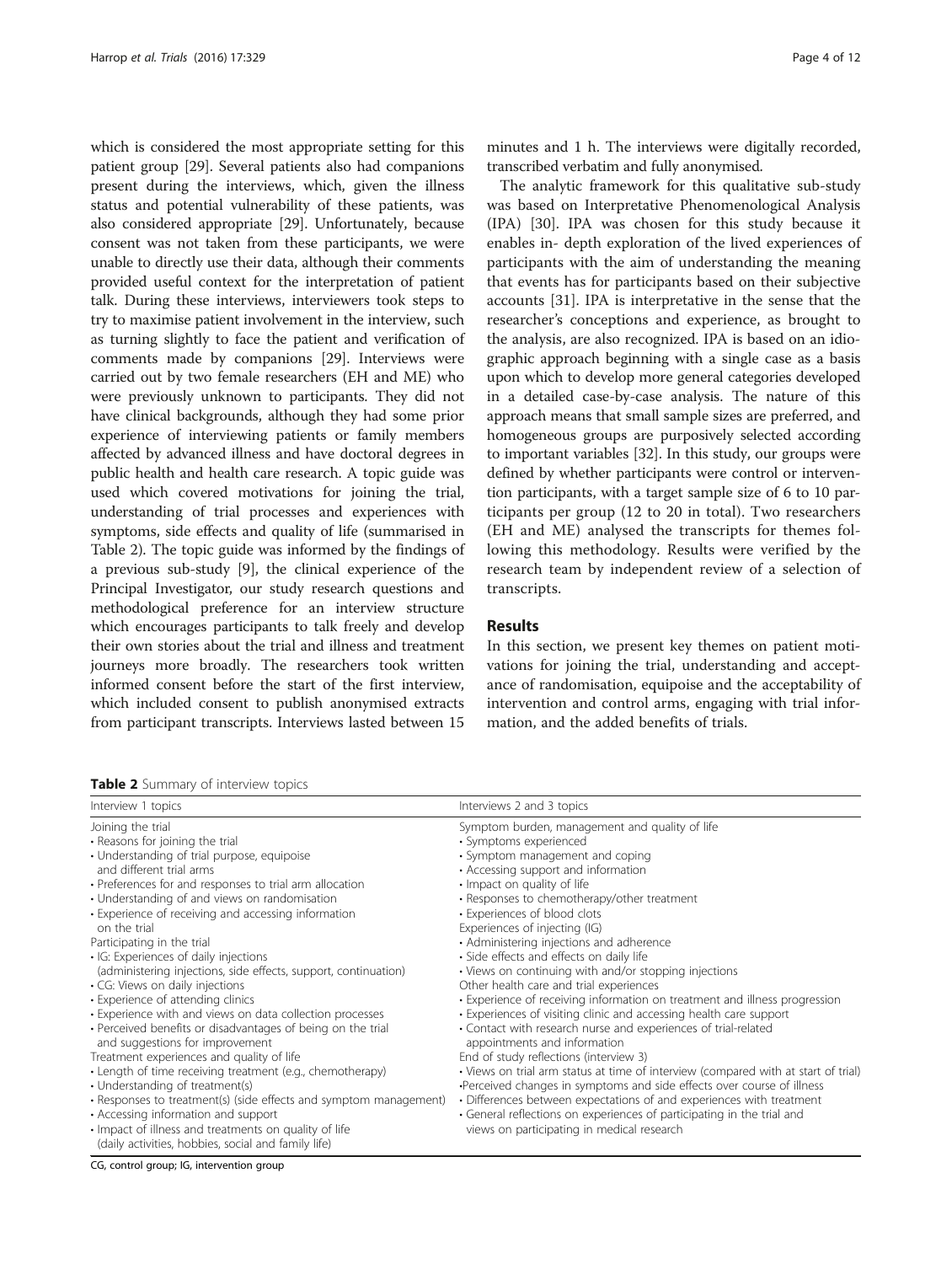#### Motivations for joining the trial Intervention participants

Participants were asked about what motivated them to join a research trial. Participants in the intervention group expressed more egocentric motives than the control participants, as their main reason was to potentially benefit from injecting dalteparin.

To help, to help me so I haven't got the clots to stop the spread of the cancer… that's what I had it for. [I1, interview 1]

Although one participant was mindful that the treatment could benefit others in the future and saw 'for humanity' as a reason to participate in research, his main concern was for his own benefit.

So I thought, well, if it prevents blood clots, you know, it'll, for my benefit.… Obviously, for future benefit, basically selfish, for myself, you know. [I3, interview 1]

For some participants this hope of treatment benefit seemed influenced by suggestions from a health professional that there had been some success with the injections so far. Several participants were willing to try anything that was suggested to help them, implying a degree of desperation and potential vulnerability, especially for the patient who reported having little understanding of how the treatment worked.

Well, obviously, medically, um, they did point out that there has been some success with it…. And that was the reason that I went on to it. Anything that can help me in my present situation..., I'll go along with. [14, interview 1]

I didn't really understand it; I just thought it'd help, you know, if they were suggesting it, it would help with the treatment. [I2, interview 1]

Other participants in the intervention group felt obliged to try what was available to them on the grounds that it might work, rather than have nothing.

Well, no, I'd rather have something that might prevent it rather than have nothing, you know. Half a defence is better than no defence. So, that's what I thought, I thought, well, uh, well it mightn't, but then again if it does. [I3, interview 1]

#### Control participants

Most participants in the control group presented more altruistic motives for taking part in the trial. Their main reasons for taking part were to contribute to cancer research that might help other patients in the future. These participants seemed to appreciate the value of research for advancing treatments, and there was a sense that participating in research was the right thing to do. The participant below had accepted that his condition was terminal and that the treatment would not cure him, but he wanted to take part in the research to help others.

What I've got is going to kill me anyway. There's no cure. It might give me time but that's about all…. If something can be done to help people in the future, then surely that's got to be a worthwhile thing when it's not taking an awful lot of time and it doesn't take, well, it doesn't take anything [C3, interview 1]

Another of the control participants expressed a particular interest in participating in research and participated in more than one study. He valued the information that is generated from research, was interested in the outcomes of research and had formed a detailed understanding of how this particular treatment worked. Participating in research also provided him with a role, with activities to pass the time and help alleviate the boredom, which he experienced after having to give up work when he became ill. He found being a research participant 'fun' and appreciated the attention from research staff.

Yeah, yeah, I mean, it's something to do, you know; it's good fun, it breaks things up. Life gets a bit boring when you are stuck like this, you know. [C4, interview 1]

#### Understanding and acceptance of randomisation

Some participants understood randomisation. Control participants spoke more on how they felt about being allocated to their trial arm, compared with intervention participants, who reported little more than feeling 'pleased' to be getting the injections. Most of the participants who understood the randomisation process were accepting of the outcome on the basis that it was perceived as a fair method of allocation.

I didn't matter to me 'cause, as the nurse said to me, they pick the names out the hat. [C5, interview 1]

Control participants appeared more reflective and had attempted to make sense of the process and outcome of randomisation and, with the exception of one patient, were accepting of being allocated to the control arm. The exception, by contrast, was so disappointed and angered by the outcome that he withdrew from the trial shortly after we interviewed him and did not participate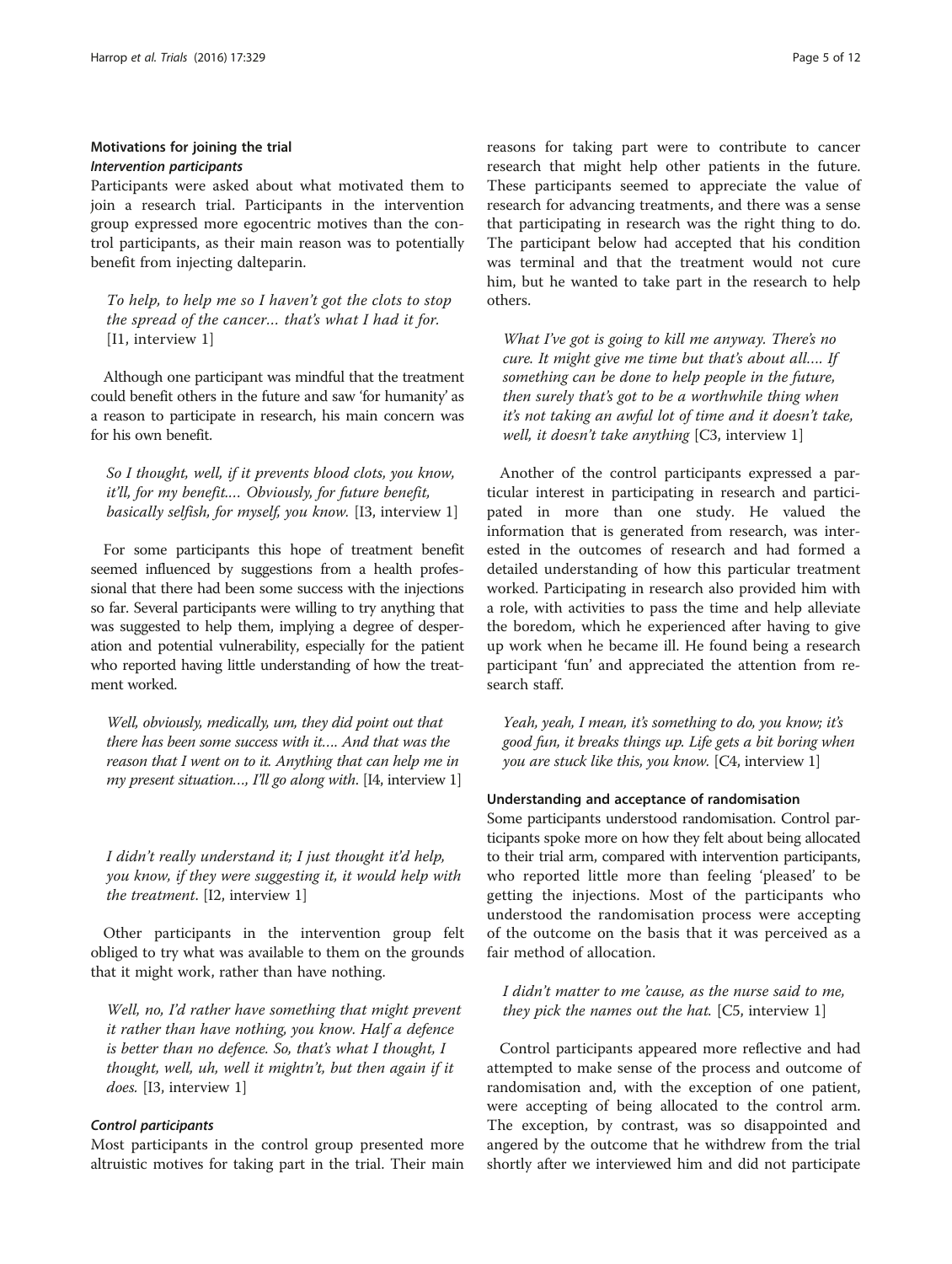in any further interviews. Although he understood the principle of randomisation, he felt that his expectations had been raised and his time wasted. He considered that randomisation could have taken place before he was given all of the information to read and made to travel a distance to the hospital.

Like I say, difficult parking and all the rest of it, I took part in so much as went along with all that was asked me and filled forms in about this, that, the next thing, uh, and I was there a couple of hours, and then they start the random thing going, um, and I wasn't chosen, but I think if they could have pushed my name in before and I was chosen and then asked me to go down that would, I mean, well, as far as I was concerned, it was a waste of time. [C2, interview 1]

Other patients clearly misunderstood the selection process. Several patients thought that a medical decision had been made about which arm they should be in based on some kind of clinical assessment of their condition, in one case following the results of a blood test and in the example below by somebody not known to the patient to safeguard against potential favouritism.

Well, it's someone who doesn't know you doing it. So it's not favouritism: 'Oh yeah, that's a friend of mine, put him on it, like so'; so, yeah, it's cuddling up, you know. It's just that nobody knows you; um, they make a decision on the facts that they are given, and that's it. [I3, interview 1]

One participant not only misunderstood how he had been allocated to the intervention arm but also seemed unsure which arm he was even in, despite the 'unblinded', non-placebo design of the trial. Although he was receiving the injections, he was unsure whether these contained the 'real stuff' as opposed to a placebo treatment.

Well, I didn't understand if it's a trial…. Am I on it? Or am I not on it? Is it the real stuff I am taking? Or is it not the real stuff? [I2, interview 1]

#### Equipoise and acceptability of intervention arm

Most intervention participants understood that they were taking part in a trial but seemed to focus more on potential treatment benefits than on the nature of the trial being to investigate a medicinal product. As such, there was sometimes little or no understanding or consideration of the unknown and potentially equal risks and benefits of participating in the trial, and the principle of equipoise. For example, some participants felt that they should try all available treatment and that

'something was better than nothing'. This motivation may have influenced a cognitive bias towards the potential benefit of treatment, which seemed to dominate much of the talk about the trial amongst intervention participants, several of whom emphasised potential anti-cancer, curative effects of the treatment.

#### But apparently it could help shrink the cancers as well.... That's what they are hoping for. [13, interview 1]

The focus on treatment benefit was similarly evident in the ways in which intervention participants felt about their injection regime. Although some participants did not like injections, and most participants experienced mild discomfort and pain as well as bruising around the site of the injection, they tolerated daily injections because of the potential benefits that they might get from treatment.

I must be a bit of a masochist really,'cause I hate needles.… Because normally, even on television, you see a medical programme and you see them injecting…. I look away…. Yeah, and then I got to do it myself. It's for a purpose. [13, interview 1]

A couple of patients found injecting a disadvantage of being in the trial and expressed a preference to take a pill if one were available, but again were prepared to continue with the regime.

No, you know, I wish I could take a pill rather than inject.… That's the only thing. But obviously that's not probably practical…. So, as I say, it is as it is, and, uh, I go along with it. [I4, interview 1]

In the later interviews, participants continued to tolerate injecting, despite continuing discomfort, on the grounds that it is 'doing me good'.

I: Um, and how do you sort of feel about carrying on injecting for the rest of the trial?

P: Alright, yeah. I: You feel happy doing that? P: As long as it's doing me good, I don't care. [I1, interview 2]

For intervention patients, therefore, the perceived benefits of the treatment seemed to outweigh the negative side effects (bruising, pain and discomfort).

#### Equipoise and acceptability of control arm

Amongst control participants, there was also little appreciation of clinical equipoise, with the exception of the one patient (C4) who was well informed about the trial.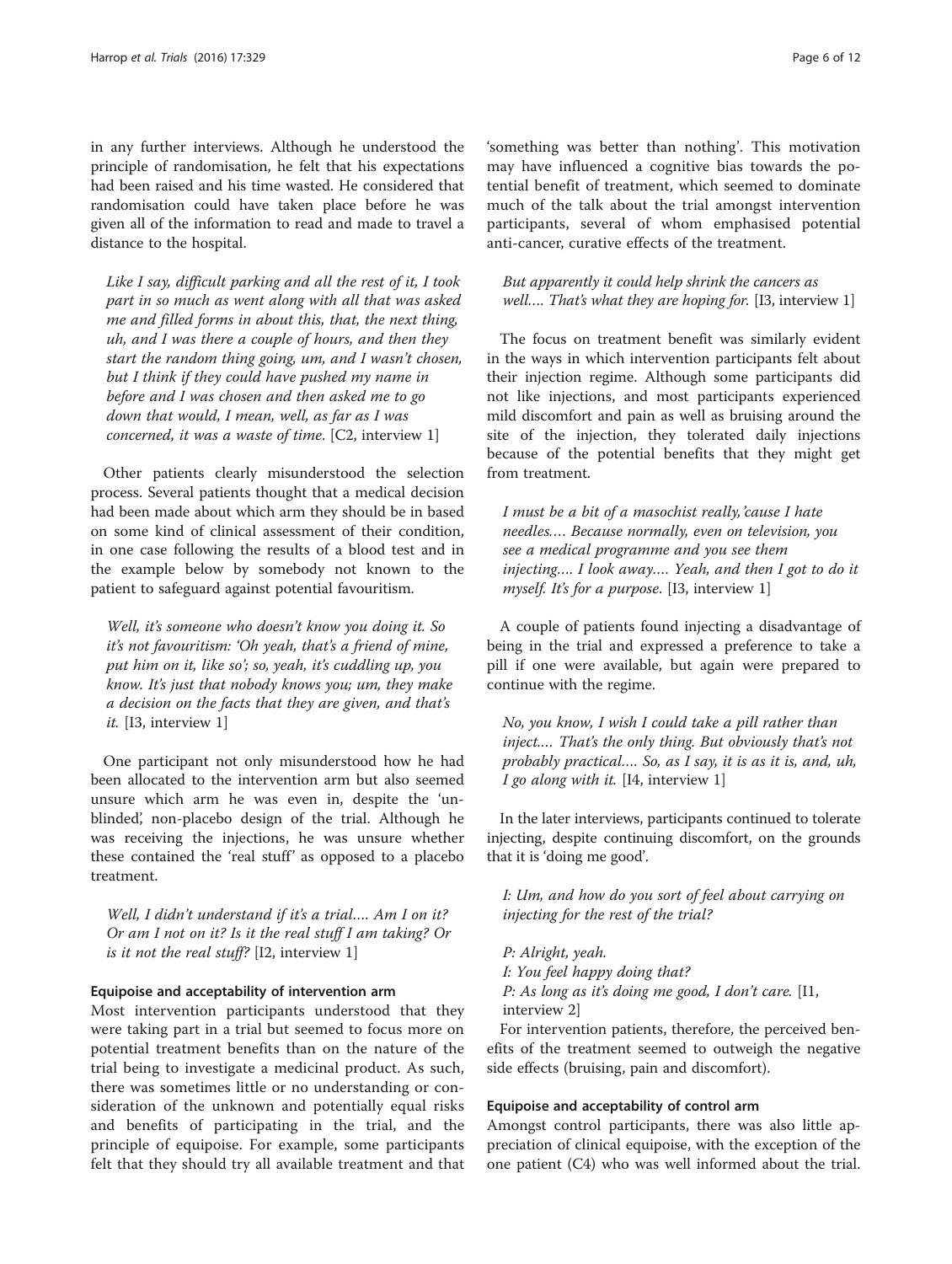This patient was ambivalent about being allocated to the control arm or, to use his own words, felt 'ambidextrous'. This ambivalence seemed to reflect an understanding that it is not known whether the injections would give him a better outcome, and an appreciation of the principle of clinical equipoise.

So, it was all straightforward, and as I said on reflection at the time, I thought, well, maybe it's a good thing, bad thing, as I say…. I was, was I bit ambidextrous at that point, you know, because we didn't really know whether it was sort of good, bad, indifferent or what, you know. [C4, interview 1]

This participant had carried out his own Internetbased research on the treatment and seemed to overestimate the risks of injecting by thinking that his risk of cancer spreading may have been increased by the drug.

The thing with the FRAGMIN is that, uh, the basic idea was if you thin the blood up a bit, then the chemo itself can access the tumour a lot easier. Uh, the flip side of that, of course, is that if you thin the blood up the chemo cells, uh, the tumour cells can also travel around a bit easier. So it's, it's a doubled-edged thing, is'n it?  $[C4,$  interview 1]

Some control participants were able also to see a positive side to the control arm: that they would not have to administer daily injections. Although these participants were prepared to go into the intervention arm and recognized the potential benefits of the injections, they were also relieved that they did not have to inject, which may have helped them accept their allocation. Whilst not necessarily suggestive of clinical equipoise, by recognizing the day-to-day negatives of the intervention arm, they were able to balance out and accept their position.

### So, like I say, I didn't mind, don't fancy having the needle stuck in me every day. [C6, interview 1]

Only one patient dropped out of the trial as a response to being randomised, following his allocation to the control arm (C2). For this participant, there was a different set of perceived costs and benefits associated with participation. First, unlike the other control participants, he displayed little appreciation of the value of medical trials and hence perceived few benefits from either a personal or wider public perspective. He had also had some less than positive experiences in his medical care and thus seemed less bound by the feelings of reciprocity, dependency or trust expressed by other participants.

The things that have annoyed me so far is you go to the [name of principal hospital in city 3], you've got to be there for eight o'clock in the morning, they got no bed for you. So they can't do anything until they have found a bed for you, and I've been there from eight until half past one, um, just hanging around. [C2, interview 1]

This patient also understood there to be greater costs to trial participation. The patient had recently learned that he could be treated with surgery instead of chemotherapy, which meant that he would need to make additional non-treatment-related visits to the hospital to fulfil his role as a trial participant. Adding to this, the patient also lived a considerable distance from the hospital, and it seems he incurred considerable expense and inconvenience every time he attended an appointment, some of which he also felt to have been unnecessary or badly managed.

#### Engaging with trial information

Many participants did not fully engage with the trial information prior to consenting to take part, no doubt explaining some of the limited understanding described above. Trial information was given at a time when patients had a lot of information to take in about their diagnosis and treatment. One participant felt overloaded with information from a number of different health professionals at a difficult and emotional time. Information about the trial added to both his information and stress burden.

It was almost at the time I was just starting chemo, so I had a load of information from the lung nurse, from the doctor… the specialist, uh, which quite honestly was almost an overload. Then I had this trial, which is another load of information, and it's quite a bit of an overload when your mind is in [turmoil anyway]. [C3, interview 1]

This patient's response to 'information overload' was thus to 'switch off' or disengage. He was cautious about focusing on 'bad things' if exposed to too much information; his preference was for balanced information from a health professional.

You can have too much information, and then you sit down and you only hear the bad things. But if you get the balance, as I call it, if they give you the balance, I don't think there's any, you need anything else. You don't need to know the terminology and all that, because when you look it up on the Internet, it's frightening. [C3, interview 1]

Most participants in the intervention group also chose not to engage in any depth with the written information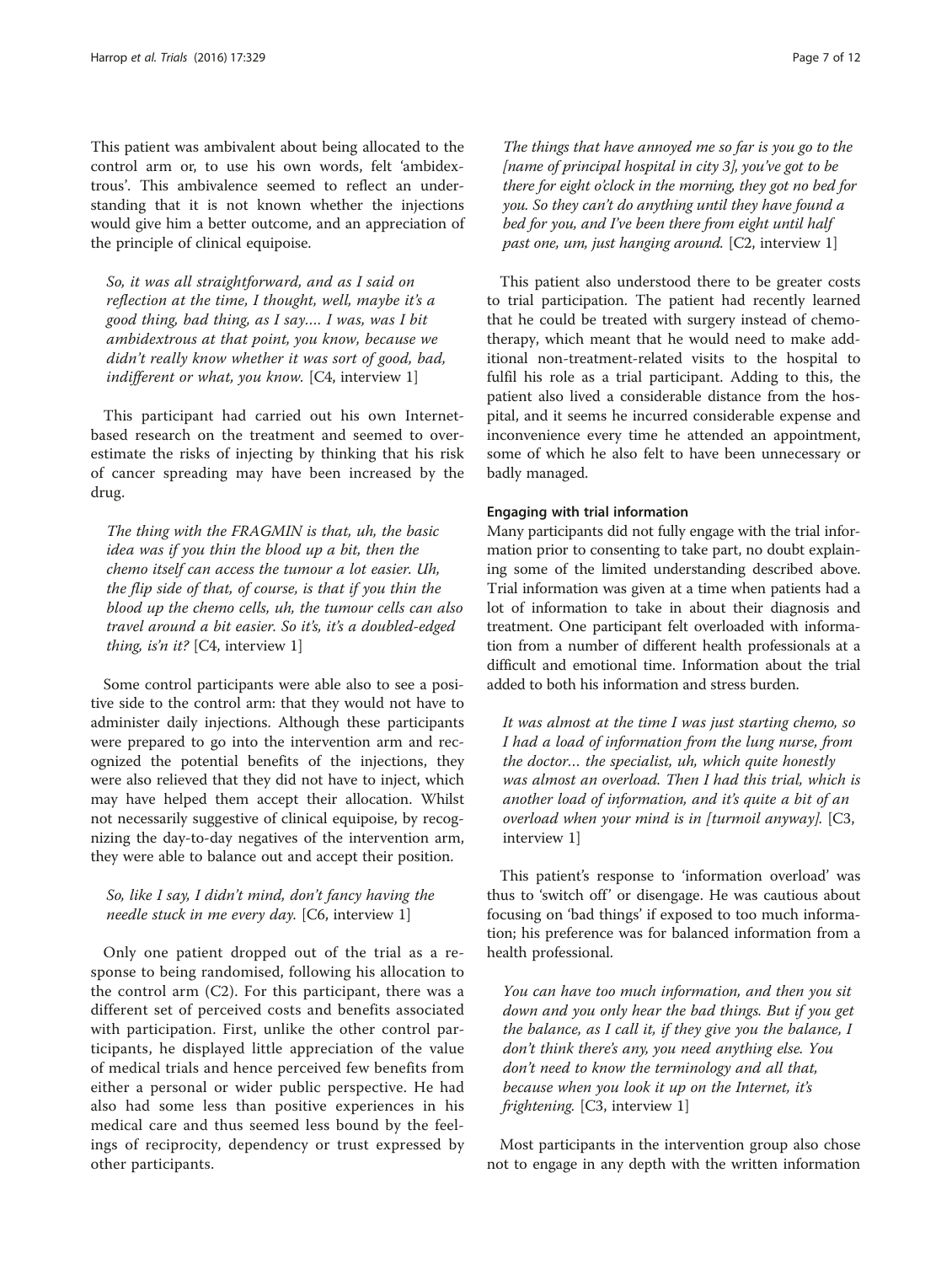about the trial, preferring only to be informed of the 'basics'. This participant reported not to have read the trial information at all, relying only on the information given by the research nurse. His focus was on simply trying something that 'might help':

P: Yeah, I got all the information sheets, but reading them [laughs]….

I: So you didn't read them, you just went with what they said, basically.

P: Yeah, if they are offering you something that they say might help, you have got to try everything you know. [I2, interview 1]

#### Added benefits of trial participation

In later interviews, several patients reflected on some of the benefits that they had experienced from taking part. As described above, many patients expressed altruistic motives for participation, and one of these described what could be considered a 'feel-good' factor which he gained from participation, particularly given the minimal commitment needed.

No trial ever has a negative, negativity. It always has a positive; there's always something positive that comes out of it, even if it is only to say, 'We don't want to go up that route'. So, so I have no problems. I mean, I think I'm on three or four trials at the moment, yeah. [C3, interview 3]

Some patients also perceived benefits from the additional contact trials gave with medical staff, as well as the personal qualities of these staff.

They've all been interesting. I've met some lovely, interesting people.… If they came to me for any other trials, I would partake. [C3, interview 3]

Well, I think being part of the trial, you're looked at better than if I wasn't on the trial. You know, you're being watched more, you know, and so, and because you see the research nurse. Otherwise, you are living on your own and you never see anyone. At least they are keep[ing] tabs on you.  $[C5,$  interview 3]

The importance of patients' relationships and interactions with their health professionals was similarly highlighted in the favourable descriptions participants gave of the friendly clinic environment.

It's laid-back; it's, it's like home from home. It's, there's no 'oh you're the patient, we're the experts'. [I3, interview 1]

#### **Discussion**

The reported findings derived from this qualitative substudy complement the results of the main FRAGMATIC trial and contribute to the wider literature on clinical trials with patients with advanced cancer. By exploring longitudinally the psychological, emotional and cognitive domains of trial participation, this paper provides a broader assessment of potential harms and benefits of participation in non-placebo trials amongst patients with advanced lung cancer, with important ethical and practical implications for the design and conduct of similar trials in the future.

This research enabled an in-depth exploration of what it meant to patients to be participating in the trial. This is important, as there may be negative psychological and emotional consequences of allocation to the control arm in non-placebo trials, such as disappointment and hopelessness. Equally, however, patients may experience positive psychological outcomes of taking part. Patients in this study gave a number of reasons for deciding to join the FRAGMATIC trial, which included hope of medical benefit, trying everything, interest in fulfilling a role as a research participant and altruism. The most dominant of these, however, seemed to be altruism amongst control participants and hope of medical benefit amongst intervention participants. Previous research has identified the motivating role of both of these types of beliefs, although most suggests hope of benefit to be primary [[9, 11](#page-10-0), [13](#page-10-0), [14](#page-10-0), [19\]](#page-10-0).

At one level, our findings could be interpreted to mean that different types of people have different reasons for joining trials. However, the fact that the difference occurs between our two groups suggests that the allocation process and outcomes are likely factors. Participants were not interviewed until after they had been randomized, which would have influenced how they accounted for their status as control or intervention participants. Control participants may also have experienced more treatmentoriented motives upon consenting to be randomized, but following randomisation necessarily engaged in a process of rationalisation [\[17](#page-10-0)] as they reappraised and considered a wider range of reasons for participating than had they been randomized to receive the extra treatment. Following this, there was more explicit discussion and reflexivity amongst control participants on how they reacted to being allocated to the control group, as they attempted to make sense of the process and outcome of randomisation.

In this study, it might therefore have been the process of allocation to control which brought out altruistic and other secondary motives amongst control participants, who needed to find alternative rationales for participation to enable acceptance of the trial and reduce feelings of disappointment. As highlighted elsewhere, a perception of randomisation as a 'fair' method of allocation supported acceptance of the control arm, while an appreciation of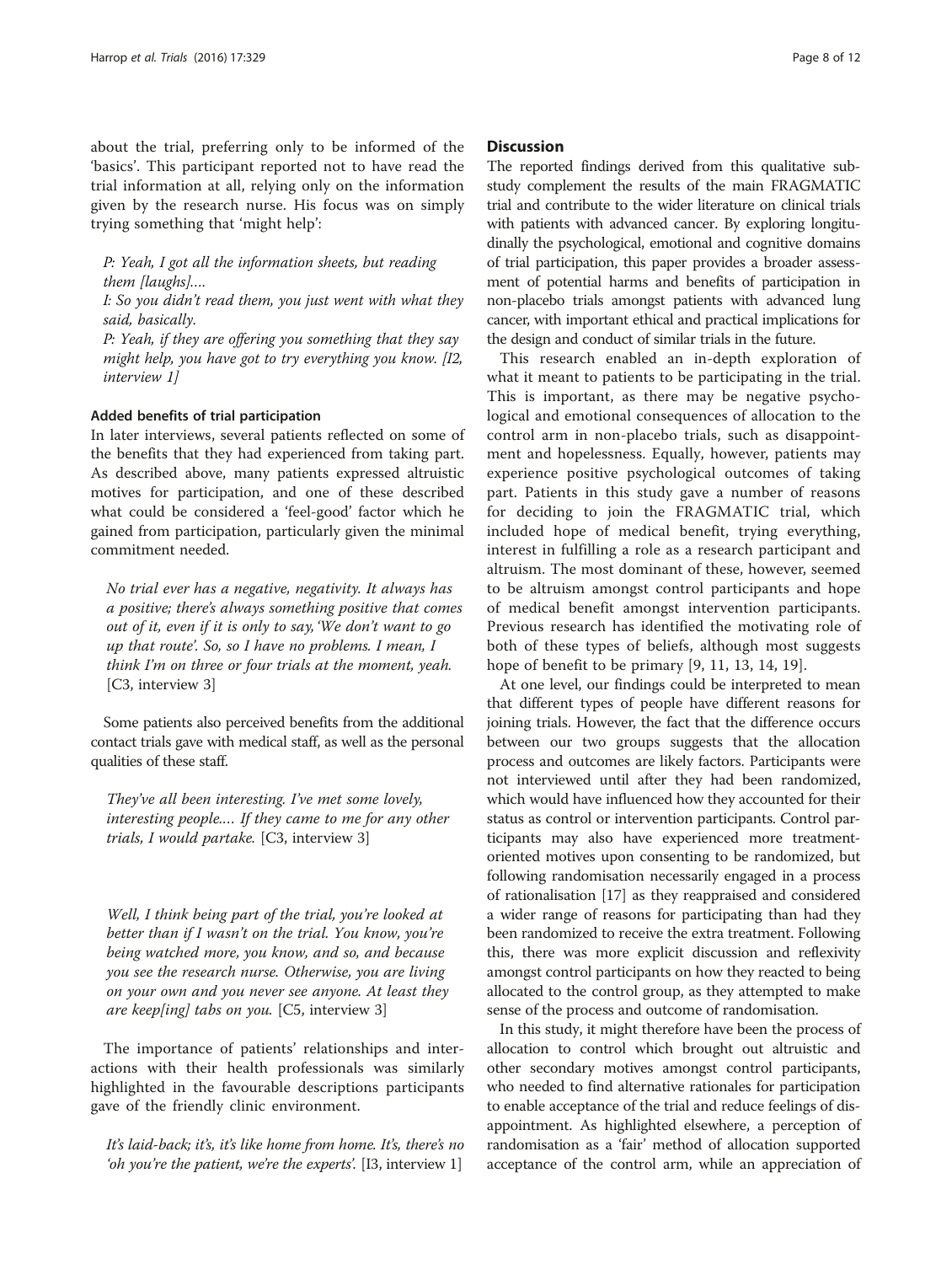the value of clinical trials enabled patients to experience their participation as meaningful [\[33](#page-10-0)]. Therefore, although altruistic expressions featured more strongly in the talk of our participants than in other studies on the motivations or attitudes of patients with cancer [[11](#page-10-0), [13, 19](#page-10-0)], this could be explained by the timing of our post-randomisation interviews, against the pretrial timing of interviews in these other studies. In this respect, these findings could support previous observations that altruism has a secondary motivating role to trial participation, behind hope of medical benefit [[13](#page-10-0)], but adds to this the observation that in non-placebo trials altruism may become primary amongst control participants once randomisation has taken place.

In terms of weighing harms and benefits, these findings suggest that intervention participants found daily injections tolerable (experiencing relatively minor physical side effects) and derived hope from their allocation outcome. Control participants (although likely disappointed at first) were also able to find alternative rationales or benefits for taking part, which helped them to accept and feel positively about their status in the trial. Whilst non-placebo trials in this population group will always be contentious, the nature of the intervention arm (daily injecting) meant that this design was perhaps easier to accept for control patients than had the intervention been less 'invasive'. The fact that the intervention arm was a 'supplementary' treatment (given on top of the courses of chemotherapy given to all patients) may also have increased the acceptability of the trial for control participants. Some patients also described additional benefits of trial participation in terms of 'feeling good' from helping others and perceived additional contact with supportive clinical staff. Many were highly appreciative of the friendly clinic environment, which seemed to exceed their expectations, helped them to feel valued as individuals and in some cases to 'look forward' to their time at clinic. This adds to the literature on 'trial effects' by helping to explain how trials can have effects which go beyond those of the treatment, for reasons such as patients 'feeling useful', better supported and developing positive relationships [\[23](#page-10-0), [24](#page-10-0)].

However, whilst these findings suggest psychological, emotional and social benefits for trial participants, when we consider 'cognitive' domains, some negative issues are identified. As in previous studies, a number of participants had misunderstood the process of random selection [[3](#page-10-0)–[7](#page-10-0)] and in some cases perceived treatment allocation based on clinical assessment [[17](#page-10-0)]. Amongst the majority of patients, there was also little consideration of the unknown and potentially equal risks and benefits of participating in the trial [\[17\]](#page-10-0). This was underpinned by a view that 'something was better than nothing' and a possible cognitive bias towards the potential benefit of treatment, which in some cases appears to have been influenced by comments

made by clinical staff. These beliefs provided the basis for intervention participants' acceptance and adherence to their injection regime and could be considered indicative of 'therapeutic misconception' [[12](#page-10-0)]. This raises ethical questions over the extent of 'informed' consent and the potential vulnerability of these patients as research participants [\[11, 13, 16](#page-10-0)]. It also clearly raises questions over how study information was presented to participants (including whether participant understanding was checked at the time of consent) and how it might be improved for future trials, as has been accomplished in other cancer trials with embedded qualitative designs [[3](#page-10-0), [7](#page-10-0)].

What these examples also demonstrate, however, is the importance of contextualizing patient knowledge, (mis)understandings and related decision-making [[8, 20, 21](#page-10-0), [34](#page-10-0)]. Studies of 'non-consenters' into trials have demonstrated reasonable understanding of randomisation but violated expectations of direction and input from their clinicians as factors undermining trial recruitment [[3](#page-10-0)–[8\]](#page-10-0). In this study, however, it seems that some patients misunderstood random selection and trial equipoise because of the expectations that they had of their physicians to use their expertise to make treatment decisions that were personal to them, and had entered the trial on that basis. This belief was similarly apparent in how patients approached the study information, with many describing feeling 'overloaded' and a preference to instead take direction from their trusted health professionals [[19](#page-10-0), [34](#page-10-0), [35,](#page-10-0) [36, 37](#page-11-0)]. This suggests the need to go beyond overly cognitive or 'rational choice' models of informed consent, which assume a process of calculated assessment of medical and/or scientific information, and give due consideration to the influences of relationships of trust and dependency and the cultural narratives which incline people towards staying positive, trying everything and trusting in the 'experts' [\[13,](#page-10-0) [38\]](#page-11-0).

#### Limitations and implications for further research

The main limitation of this study was the lower than intended number of participants recruited, which was due to the closure of the FRAGMATIC trial, and the high rate of attrition common to research involving this patient group. The amount and quality of data collected in the interviews, and the in-depth approach to analysis using IPA, meant that in most parts the research still generated strong results, although several notes of caution need to be issued.

First, we captured only the range of experiences of those well enough to speak with us at follow-up interviews. The high rate of attrition due to deterioration and death suggests that we may have missed at follow-up those patients who experienced the most severe decline in their health, intensification of symptoms and more negative experiences. The views and experiences reported here are also nearly all those of male participants, meaning that it is not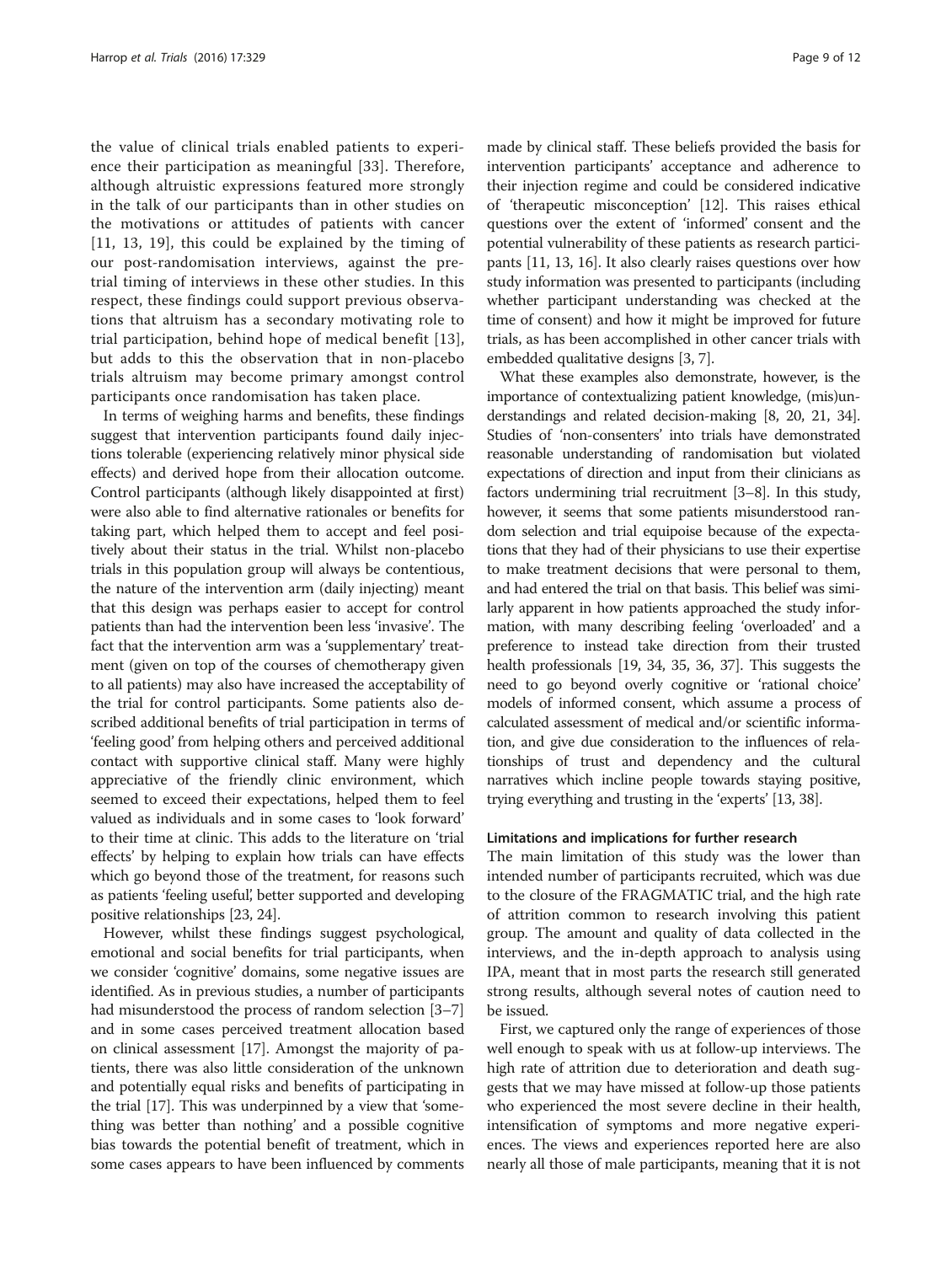possible to draw conclusions about female experiences or to explore any differences between our male and female participants. The low number of intervention participants similarly limits the conclusions that can be drawn about patients' experiences of injecting dalteparin over time. Out of an initial sample of four, two withdrew after the first interview and only one participant completed all three interviews. If possible, research involving further interviews with patients receiving this treatment is recommended. The extremely low entry of female participants into the study and the smaller number of intervention participants was determined by the characteristics of participants entering the FRAGMATIC trial at our three sites in this period (only one person declined to participate in the sub-study). Had the qualitative study opened earlier and at more sites, higher numbers of participants could have been recruited, and we might have been able to equal obtain equal or closer to closer to equal numbers of male/ female and control/intervention participants.

A further limitation in our study design was that we were unable to interview patients prior to randomisation. As already discussed, our data demonstrated clear differences between intervention and control participants in terms of their reasons for taking part in the trial and degree of reflection on the trial, which we suggest might be explained in terms of a post-randomisation process of rationalization amongst control participants. Future longitudinal studies should aim to interview patients prior to randomisation, as this would enable a more rigorous investigation of how attitudes shift pre- and post-treatment allocation. Given our findings on patient misunderstandings and clinician influences on patient decision-making, it would also be helpful in future research to analyse patient-professional interactions and the information-giving approaches of trial staff in trial-related consultations.

Finally, it is worth noting that many of these limiting factors could have been addressed if the qualitative study had been incorporated into the main trial from its inception, as in some of our other studies. In these 'embedded' studies, investigation of patient experience is included as a stated secondary outcome in the main trial, and the qualitative researchers also are members of the Trial Management Group. This helps to give greater status to the qualitative work and, where appropriate, also enables changes to the trial to be recommended on the basis of these insights [\[8](#page-10-0), [10](#page-10-0), [21](#page-10-0)]. A recently conducted synthesis of findings from this portfolio of work is to be published shortly and will help to further unravel and affirm the trial experiences of participants with cancer and other advanced illnesses.

#### Conclusions

Participation in the FRAGMATIC trial was viewed positively by nearly all participants, with apparent

psychological, emotional and social benefits reported in the control and intervention groups. One implication of these results, therefore, is that clinical trials should be offered to patients with advanced cancer and that non-placebo designs, whilst not ideal, can be acceptable to participants who are able to find reasons other than hope of medical benefit for participating in trials, mainly altruism. However, the generally poor levels of understanding of trial purpose and processes for some patients, combined with an apparent tendency towards therapeutic misconception and limited engagement with trial information, suggest a need to improve information-giving and consent processes.

Trial staff need to recognize and try to counter the influence that they 'naturally' have on patient decisions [[19\]](#page-10-0), and likewise the expectations that patients have for treatment decisions which are determined by expert assessment as opposed to the 'chance' inherent in random allocation. Finding ways of better explaining clinical uncertainty, principles of random selection and laying emphasis on the fact that clinical tests and/or assessments are not used to determine treatment allocation could help [[7\]](#page-10-0). Delivering such messages more informally, at times which are meaningful for patients, and without overloading patients with written information might also be steps in the right direction. Checking patient understanding and motivations at the time of consent and later intervals could also help improve how 'informed' patient consent in trials really is [\[9](#page-10-0)]. Increased public awareness of the general purpose and process of trial participation could also help to improve patient understanding in the longer term [[4\]](#page-10-0) whilst also addressing problems of information overload.

In terms of implications for patient care in clinical practice, daily injections of dalteparin were acceptable to our participants because of the perceived potential benefits. Whilst no survival benefit was observed in the dalteparin arm, there was significant reduction in the risk of venous thromboembolism and no difference in major bleeding events [\[25\]](#page-10-0). As such, this research may support the use of dalteparin in clinical practice with patients with advanced lung cancer, although further interviews would definitely be needed to confirm this, given our low number of intervention group participants. Our research also highlighted the salience of good communication, friendly clinic environments and positive relationships with clinical staff for patient well-being, factors which should not be neglected in the planning and delivery of health and social care services for patients with advanced illness.

#### Abbreviations

CG, control group; IMP, investigational medicinal product; IG, intervention group; I, interviewer; IPA, Interpretative Phenomenological Analysis; P, participant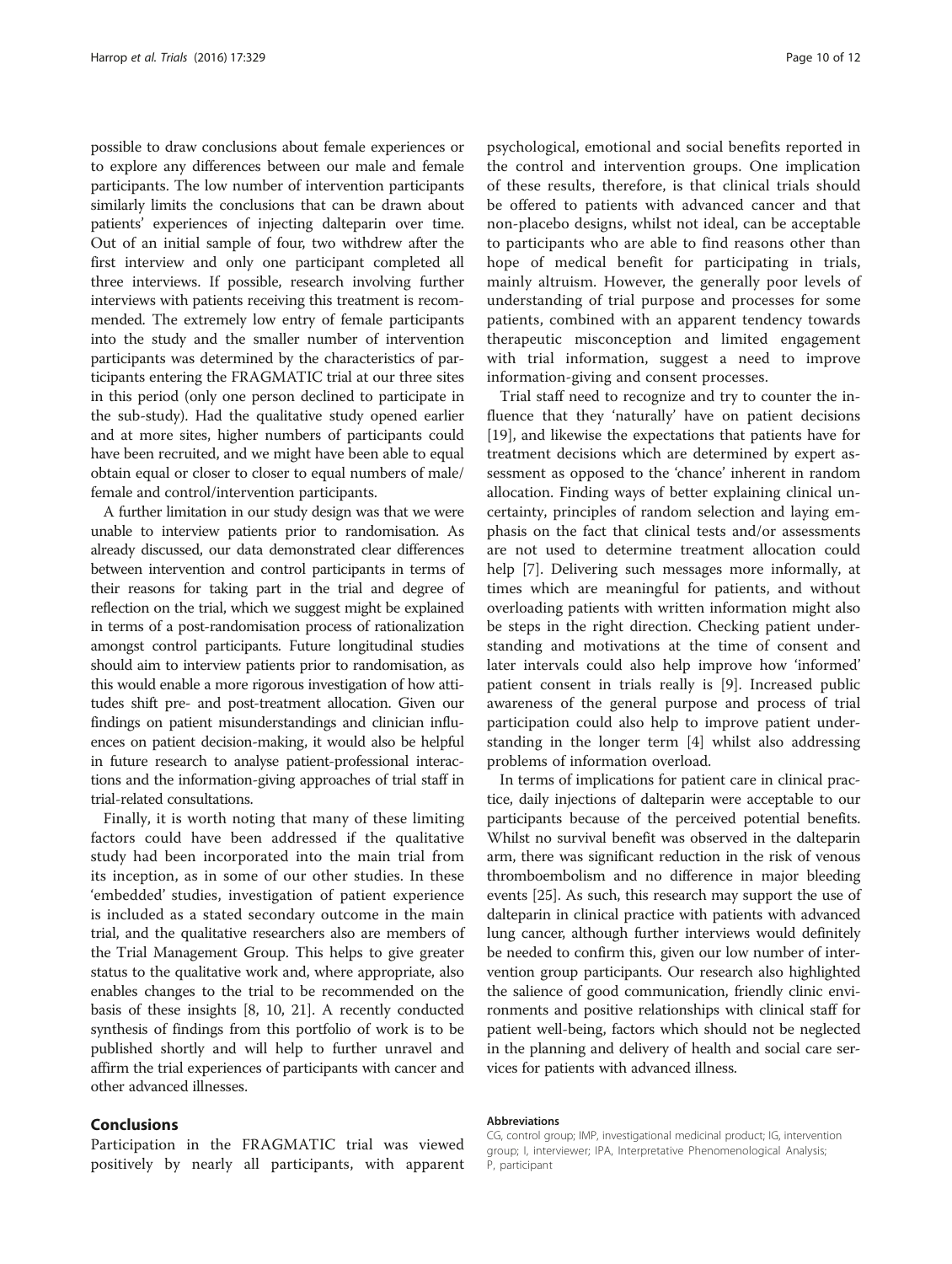#### <span id="page-10-0"></span>Acknowledgements

Our thanks go to all of our participants, to the research nurses who helped recruit participants and to the FRAGMATIC TMG, Ahmed Sheikh, Kristen Thomas and Amy Baldwin for their help with the project. This work was funded by Velindre Stepping Stones Appeal and was supported by Marie Curie Cancer Care core/programme grant funding to the Marie Curie Palliative Care Research Centre (grant reference MCCC-FCO-11-C). EH and AN's posts are supported by Marie Curie Cancer Care core grant funding (grant reference MCCC-FCO-11-C).

#### Authors' contributions

EH and ME carried out the interviews and analysed the data. EH drafted the manuscript. AN and SN designed and oversaw the qualitative sub-study and contributed to the drafting of the manuscript. SS and BM were members of the study management group and contributed to the drafting of the manuscript. All authors read and approved the final manuscript.

#### Competing interests

The authors declare that they have no competing interests.

#### Author details

<sup>1</sup>Marie Curie Palliative Care Research Centre, Division of Population Medicine, Cardiff University School of Medicine, 1st Floor Neuadd Meirionydd, Heath Park Way, Cardiff CF14 4YS, UK. <sup>2</sup>School of Social Sciences, Cardiff University, 1-3 Museum Place, Cardiff CF10 3BD, UK. <sup>3</sup> Health and Care Research Wales Support Centre, Castelbridge 4, 15-19 Cowbridge Road East, Cardiff CF11 9AB, UK.

# Received: 6 January 2016 Accepted: 1 July 2016<br>Published online: 20 July 2016

#### References

- 1. Craig P, Dieppe P, Macintyre S, Michie S, Nazareth I, Petticrew M. Developing and evaluating complex interventions: the new Medical Research Council guidance. BMJ. 2008;337:a1655.
- 2. O'Cathain A, Thomas KJ, Drabble SJ, Rudolph A, Hewison J. What can qualitative research do for randomised controlled trials? A systematic mapping review. BMJ Open. e002889;3.
- Paramasivan S, Huddart R, Hall E, Lewis R, Birtle A, Donovan J. Key issues in recruitment to randomised controlled trials with very different interventions: a qualitative investigation of recruitment to the SPARE trial (CRUK/07/011). Trials. 2011;12:78.
- 4. Featherstone K, Donovan J. Why don't they just tell me straight, why allocate it?" The struggle to make sense of participating in a randomised controlled trial. Soc Sci Med. 2002;55:709–19.
- 5. Mills N, Donovan J, Smith M, Jacoby A, Neal D, Hamdy F. Perceptions of equipoise are crucial to trial participation: a qualitative study of men in the ProtecT study. Control Clin Trials. 2003;24:272–82.
- 6. Moynihan C, Lewis R, Hall E, Jones E, Birtle A, Huddart R. The patient deficit model overturned: a qualitative study of patients' perceptions of invitation to participate in a randomized controlled trial comparing selective bladder preservation against surgery in muscle invasive bladder cancer (SPARE, CRUK/07/011). Trials. 2012;13:228.
- 7. Donovan JL, Mills N, Smith M, Brindle L, Jacoby A, Peters TJ, et al. Improving the design and conduct of randomised trials by embedding them in qualitative research: the ProtecT study. BMJ. 2002;325:766–70.
- Harrop E, Kelly J, Casbard A, Griffiths G, Nelson A. Why do patients decline surgical trials? Findings from a qualitative interview study embedded in the Cancer Research UK BOLERO trial (Bladder cancer: Open versus Laparoscopic or RObotic cystectomy). Trials. 2016;17:35. doi:[10.1186/s13063-016-1173-z](http://dx.doi.org/10.1186/s13063-016-1173-z).
- 9. Nelson A, Fenlon D, Morris J, Sampson C, Harrop E, Murray N, et al. QUALZICE: a QUALitative exploration of the experiences of the participants from the ZICE clinical trial (metastatic breast cancer) receiving intravenous or oral bisphosphonates. Trials. 2013;14:325. doi[:10.1186/1745-6215-14-325](http://dx.doi.org/10.1186/1745-6215-14-325).
- 10. Adamson D, Blazeby J, Nelson A, Hurt C, Nixon L, Fitzgibbon J, et al. Palliative radiotherapy in addition to self-expanding metal stent for improving dysphagia and survival in advanced oesophageal cancer (ROCS: Radiotherapy after Oesophageal Cancer Stenting): study protocol for a randomized controlled trial. Trials. 2014;15:402.
- 11. Kohara I, Inoue T. Searching for a way to live to the end: decision-making process in patients considering participation in cancer phase 1 clinical trials. Oncol Nurs Forum. 2010;37(2):E124–133.
- 12. Miller FG, Brody H. A critique of clinical equipoise: therapeutic misconception in the ethics of clinical trials. Hastings Cent Rep. 2003;33(3):19–28.
- 13. Sulmasy D, Astrow A, He MK, Seils D, Meropol N, Micco E, et al. The culture of faith and hope: patients' justifications for their high estimations of expected therapeutic benefit when enrolling in early phase oncology trials. Cancer. 2010;116(15):3702–11.
- 14. Todd A, Laird B, Boyle D, Boyd A, Colvin L, Fallon M. A systematic review examining the literature on attitudes of patients with advanced cancer toward research. J Pain Symptom Manag. 2009;37(6):1078–85.
- 15. Appelbaum PS, Roth LH, Lidz CW, Benson P, Winslade W. False hopes and best data: consent to research and the therapeutic misconception. Hast Cent Rep. 1987;17(2):20–4.
- 16. Jansen LA. The problem with optimism in clinical trials. IRB. 2006;28(4):13–9.
- 17. Snowdon C, Garcia J, Elbourne D. Making sense of randomization; responses of parents of critically ill babies to random allocation of treatment in a clinical trial. Soc Sci Med. 1997;45(9):1337–55.
- 18. Snowdon C, Elbourne D, Garcia J. Zelen randomization: attitudes of parents participating in a neonatal clinical trial. Control Clin Trials. 1999; 20(2):149–71.
- 19. Sand K, Loge H, Berger O, Henning Gronberg B, Kaasa S. Lung cancer patients' perceptions of informed consent documents. Patient Educ Couns. 2008;73:313–7.
- 20. Lilford R. Ethics of clinical trials from a Bayesian and decision analytic perspective: whose equipoise is it anyway? BMJ. 2003;326(7396):980–1.
- 21. Noble SI, Nelson A, Fitzmaurice D, Bekkers M, Baillie J, Sivell S, et al. A feasibility study to inform the design of a randomised controlled trial to identify the most clinically effective and cost-effective length of Anticoagulation with Low-molecular-weight heparin In the treatment of Cancer-Associated Thrombosis (ALICAT). Health Technol Assess. 2015;19(83). doi:<http://dx.doi.org/10.3310/hta19830>.
- 22. Snowdon C, Elbourne D, Garcia J. "It was a snap decision": parental and professional perspectives on the speed of decisions about participation in perinatal randomised controlled trials. Soc Sci Med. 2006;62(9):2279–90.
- 23. Braunholtz D, Edwards S, Lilford R. Are randomized clinical trials good for us (in the short term)? Evidence for a "trial effect.". J Clin Epidemiol. 2001; 54(3):217–24.
- 24. Paterson C, Baarts C, Launso L, Verhoef M. Evaluating complex health interventions: a critical analysis of the 'outcomes' concept. BMC Complement Altern Med. 2009;9:18.
- Macbeth F, Noble S, Evans J, Ahmed S, Cohen D, Hood K, et al. Randomized phase III trial of standard therapy plus low molecular weight heparin in patients with lung cancer: FRAGMATIC Trial. J Clin Oncol. 2016;34(5):488–94.
- 26. Griffiths G, Burns S, Noble S, Macbeth F, Cohen D, Maughan T. FRAGMATIC: a randomised phase III clinical trial investigating the effect of FRAGMIN® added to standard therapy in patients with lung cancer. BMC Cancer. 2009;9:355.
- 27. Addington-Hall J. Research sensitivities to palliative care patients. Eur J Cancer Care. 2002;11(3):220–4.
- 28. Dean R, McClement S. Palliative care research: methodological and ethical challenges. Int J Palliat Nurs. 2002;8(8):376–80.
- 29. Sivell S, Prout H, Hopewell-Kelly N, Baillie J, Byrne A, Edwards M, et al. Considerations and recommendations for conducting qualitative research interviews with palliative and end-of-life care patients in the home setting: a consensus paper. BMJ Support Palliat Care. doi[:10.1136/bmjspcare-2015-000892.](http://dx.doi.org/10.1136/bmjspcare-2015-000892)
- 30. Smith JA, Osborn M. Interpretative phenomenological analysis. In: Smith JA, editor. Qualitative psychology: a practical guide to research methods. London: Sage; 2003. p. 51–80.
- 31. Chapman E, Smith JA. Interpretative phenomenological analysis and the new genetics. J Health Psychol. 2002;7(2):125–30.
- 32. Smith JA, Flowers P, Larkin M. Interpretative phenomenological analysis: theory, method and research. London: Sage; 2009.
- 33. Meinich Petersen S, Zoffmann V, Kjærgaard J, Graff Stensballe L, Greisen G. Disappointment and adherence among parents of newborns allocated to the control group: a qualitative study of a randomized clinical trial. Trials. 2014;15:126. doi[:10.1186/1745-6215-15-126](http://dx.doi.org/10.1186/1745-6215-15-126).
- 34. Wynne B. Knowledge in context. Sci Technol Hum Values. 1991;16:111–21.
- 35. Cox K, Avis M. Ethical and practical problems of early anti-cancer drug trials: a review of the literature. Eur J Cancer Care. 1996;5(2):90–5.